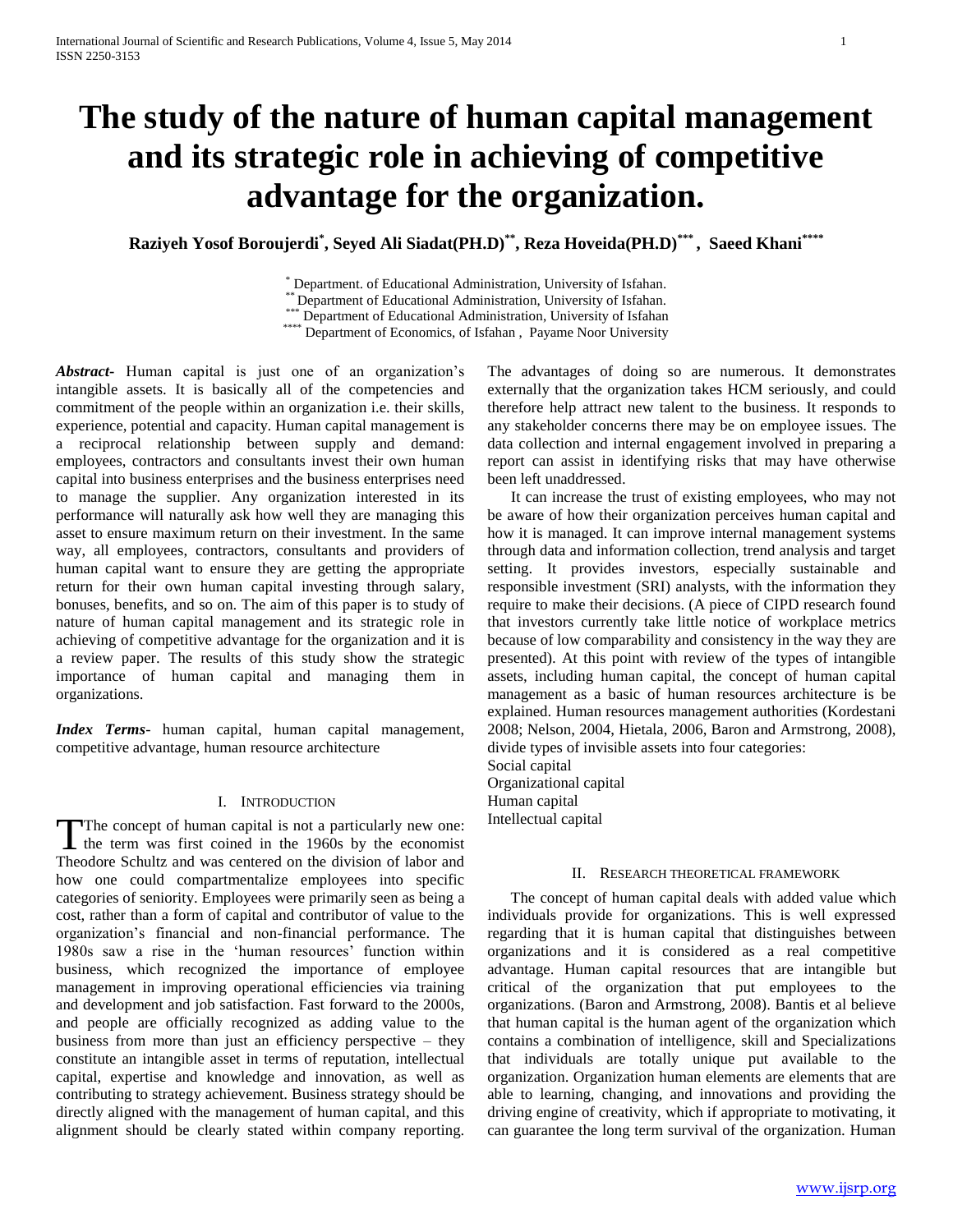capital is not under ownership of organizations, but can be guaranteed through the employment relationships. Individuals bring the human capital to the organization and then develop it through experience and education. (Baron and Armstrong, 2008). According to Hietala (2006) the human capital is accumulated knowledge, skills and abilities which can potentially help to increasing productivity and performance at work and also in life. Based on this definition, the human capital can be an aim for the individuals well being and a fundamental tool for achieving the goals of the organization and the individual simultaneously. From Hietala perspective (2006) the concept of the human capital is divided into two parts: the stock human capital and the flow of the human capital. Moreover, the human capital has different content at the organizational and individual level. At the individual level, the flow of the human capital includes conscious investments in the human capital in the form of training and education, which creates a common learning.

 The Conscious part, frequently, but not always, work strongly at the initiative and innovation. On the other hand, the automatic increasing of human capital, will dominate on experiential learning and receiving tacit knowledge of the other components. Human capital is said to anything other than the physical capital (property, equipment, financial capital) that has an innate talent and it can also change itself and other production inputs or is modified (. Menzies, 2003). Human capital is the only product agent that has the ability to create new products and to improve the production processes. Human capital in economic aspect is the base of innovation, that leads to economic growth widely and from social aspect is the cornerstone of the knowledge society. From Kordestani opinion (2008) Human capital is the knowledge, skills, competencies and the attributes that can be collected in individuals and makes it easy to achieve personal, economic and social success. Human Capital in new Looking is beyond the knowledge and skills of individuals. The current and dominant attitude about the human capital is that to what extent it can help the innovation of the organization. Innovation, doing new activities horizontally to all over the organization and doing new activities vertically at all levels of the organization.

#### III. DISCUSSION AND CONCLUSION

 Now the definition of human capital management as one of the basis of human resource architecture is discussed. Kearns believes that the human capital management is full development of human potential abilities, which is manifested as an organizational value. He believes that the human capital management is relevant with creating of the value through people, and what can be led to value creation is the philosophy of human development not just development process. Matthewman also believes that human capital management gives us opportunities for the analysis based on the fact. And establishing and operating policies in order to help us (Baron and Armstrong, 2008). According to the explanations were offered, human capital management can be defined as follows:

 Human Capital Management includes the processes, practices and systems that were used by staff to enable access to knowledge (Bassi & McMurrer, 2006). According to Mayo (2001), the fundamental difference between human capital management and human resources management is that human capital management looks at human as assets and human resources management looks at human as the costs.

 Kearns (2005) believes that in human capital management, individuals create value added and they are not taken account overheads. While in the human resources management, human beings are considered as a significant cost that must be managed in accordance with these costs. This issue which in human resources management, personnel are considered as the costs, has not been confirmed in terms of human resources management studies by American authors such as Beer et al. They emphasized the need for a longer-term perspective in managing the people and considering them as potential assets compared with the changing costs. Both human resources management and human capital management in its appropriate concept can consider human beings as property. These two types in an appropriate concept can be considered the same which can provide us the basis for the realization of advantages related to human capital through a resource-based strategy, (Armstrong, 2010). According to Baron and Armstrong (2008), today individuals in the organization along with a set of skills, abilities and experience in addition their ability to apply them for the benefit of the employer organization are identified as important role makers and helpers in achieving of organizational success and important source makers of competitive advantage. According to Bassi (2006), activities, processes and human capital management systems can be divided into five major categories as illustrated in follow figure as shown.

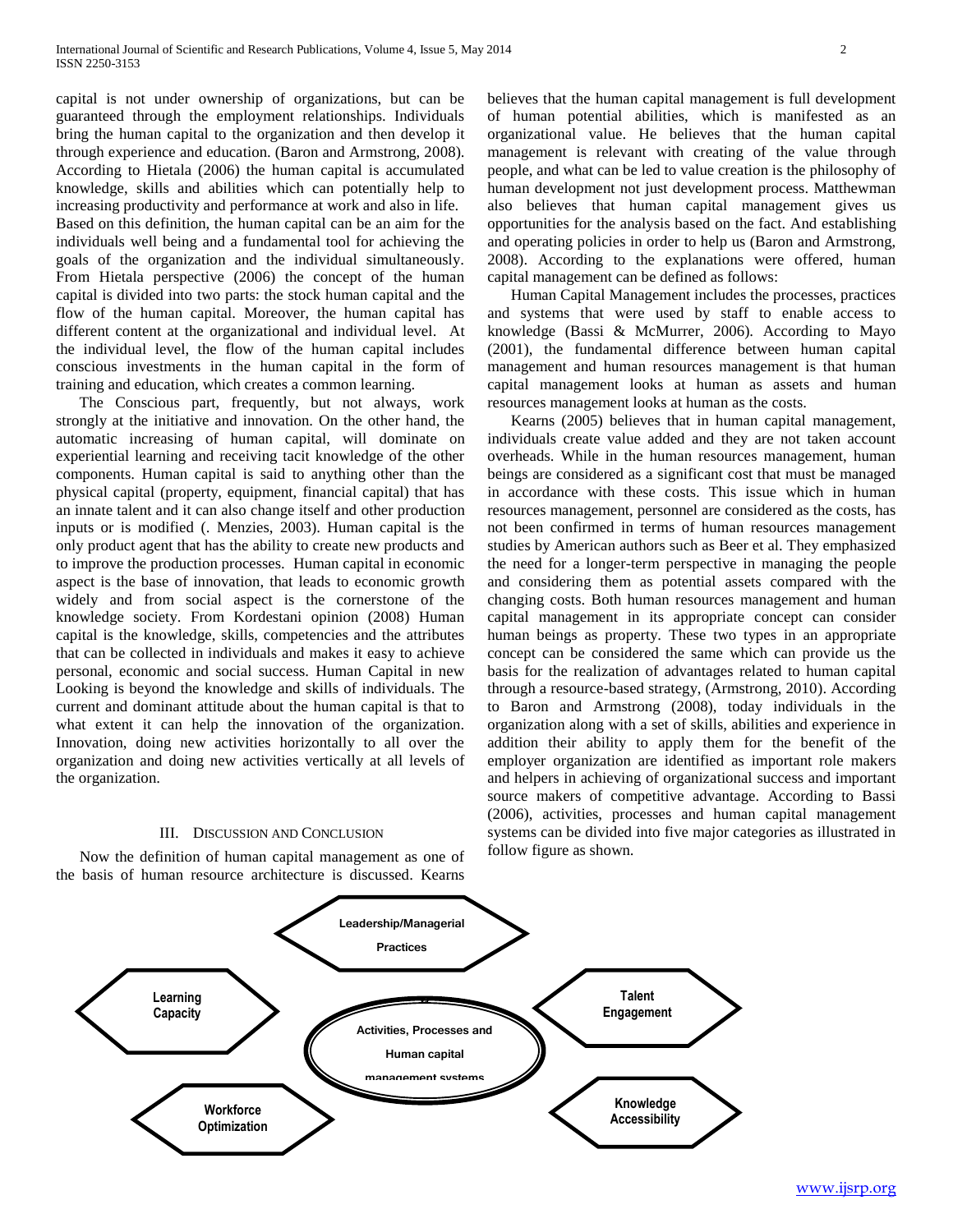Components of activities, processes and human capital management systems (Bassi, 2006,)

 Leadership, managerial practices, learning capacity, workforce optimization, knowledge accessibility, talent engagement, are among the human capital management activities that they are doing to growth and excellence of the organization and individuals .One of the most important tasks of human capital management is determining the human capital standards. These standards specify the path of organization success. Nelson (2004) mentioned six types of standards for human capital:

 Strategic Coordination, planning and workforce development, leadership and knowledge management, performance culture, Talent Identification (skills, knowledge and competencies), and responsiveness. Therefore human capital

management provides an appropriate context for creating knowledge-based human resources management, to form the actual view of human resources architecture .Strategic value and unique knowledge and also scarcity of human resources, all of them are considered as Infrastructures of human resources architecture. Moreover Nelson (2004) introduces human capital management duties and activities in this way:

 Compiling and leadership of human resources strategy in line with organization strategy, workforce management, managing the process such as employee selection, training and development, selection, human resource planning and processing the individuals interactions with organization as illustrated in follow figure



**Human capital management practices (Nelson.2004).**

## **Human capital management process**

 Human capital management process includes a six-step process (Lyer,2004) that they are Planning, employee selection, embedding, providing service, maintaining, pension. Each of human capital management sub-processes has outcomes and impacts on the organization and individuals.

# **First. Planning.**

 Product of planning is strategic sourcing. This output, internal and external employees seeking of talented individuals dictates based on roles and responsibilities. So it is the part of the organizational strategy that has supporting to adequate budget allocation for internal and external employees seeking of talented people with him.

**Second. Employees seeking** 

 The output of employees seeking is talent Staff. This output is not focused upon just one job, but it focuses on the talents life cycle and the life value of an individual.

## **Third. The placements.**

 With embedding the talents, the organization accesses the nature based on role. The role-based organization provides the roles that implemented for a strategic and integrated plan in the organization and it is conducted through the contextualized intelligence.

## **Quarter. Service delivery**.

 The output of this stage is employee satisfaction. This output trains the staff that they live in customer orientation culture and they ensure that this culture penetrate in internal and external customers.

# **Fifth. Maintaining.**